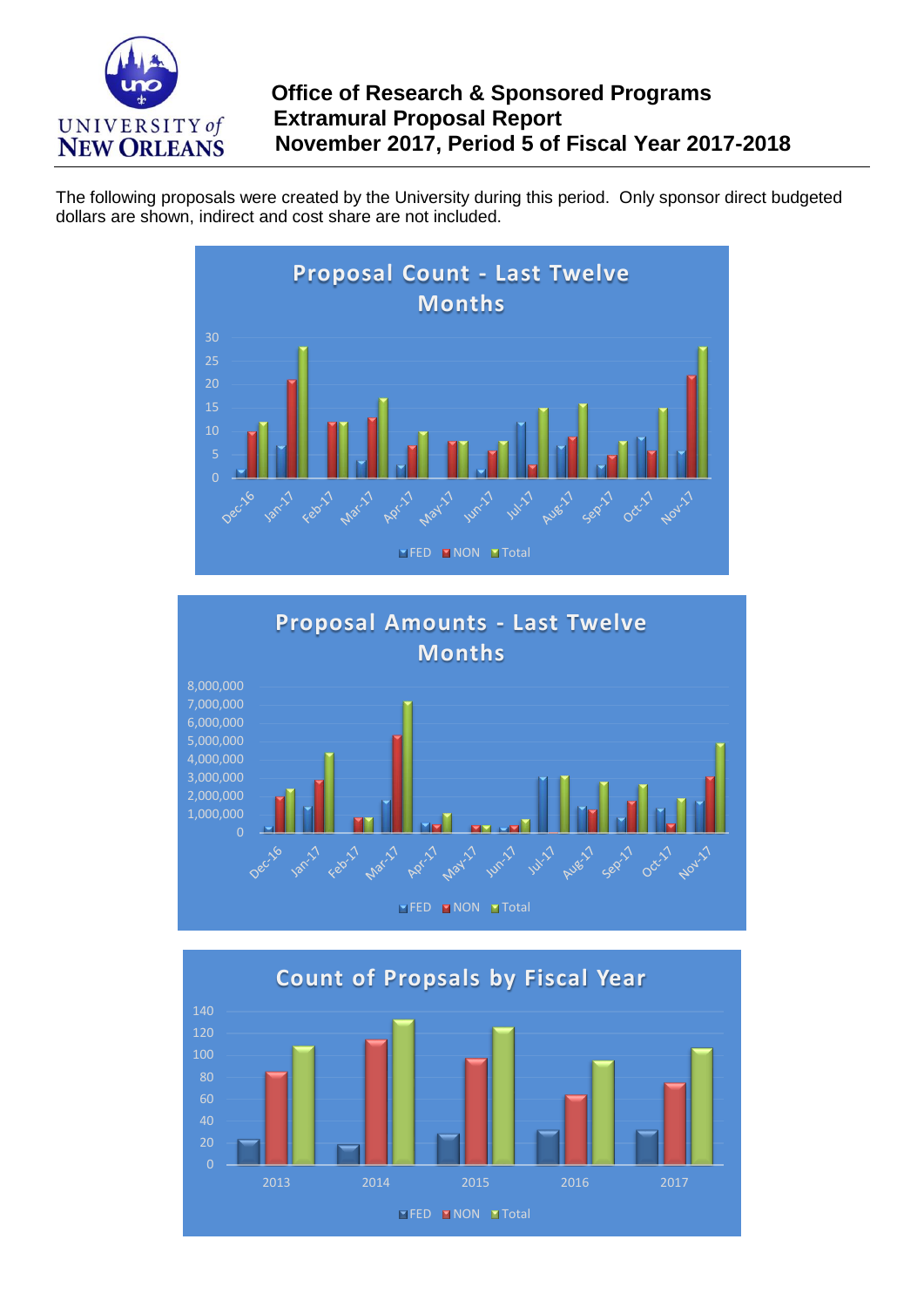## **Proposals Created by the University of New Orleans NOVEMBER 2017**

| College/Department<br>PI Name<br><b>Project Title</b><br>Proposed Amount<br>Category Fed/NonFed<br>Agency |                    |  |   |            |                             |                                                             |           |
|-----------------------------------------------------------------------------------------------------------|--------------------|--|---|------------|-----------------------------|-------------------------------------------------------------|-----------|
|                                                                                                           |                    |  |   |            |                             |                                                             |           |
| <b>Coll of Eng - Admin Office</b><br><b>Electrical Engineering</b>                                        |                    |  |   |            |                             |                                                             |           |
|                                                                                                           | Amiri, Ebrahim     |  | B | <b>NON</b> | LA Board of Regents         | Design of Permanent Magnet Transverse<br>Flux Machines for  | \$102,218 |
| <b>Mechanical Engineering</b>                                                                             |                    |  |   |            |                             |                                                             |           |
|                                                                                                           | Herrington, Paul D |  | B | <b>NON</b> | LA Board of Regents         | <b>Additive Manufacturing Laboratory</b><br>Enhancement     | \$139,489 |
|                                                                                                           | Schilling, Paul J  |  |   | <b>NON</b> | LA Board of Regents         | Enhancement of the Metallurgical Laboratory                 | \$74,000  |
| Naval Arch & Marine Engr                                                                                  |                    |  |   |            |                             |                                                             |           |
|                                                                                                           | Xiros, Nikolaos    |  | B | <b>FED</b> | National Science Foundation | Collaborative Research: Nonlinear Control in<br>Flow Induce | \$266,955 |
|                                                                                                           | Xiros, Nikolaos    |  | B | <b>FED</b> | National Science Foundation | Collaborative Research: Design and Control<br>of Networked  | \$145,865 |
|                                                                                                           | Yu, Xiaochuan      |  | B | <b>NON</b> | LA Board of Regents         | 3D simulation of objects dropped into water<br>and its risk | \$96,534  |

## **College of LA, Educ, & Hum Dev**

*Anthropology and Sociology*

|                               | Gray, D. Ryan                        | B | <b>NON</b> | LA Board of Regents | New Orleans Archaeology at the<br>Tricentennial                    | \$44,570  |
|-------------------------------|--------------------------------------|---|------------|---------------------|--------------------------------------------------------------------|-----------|
|                               | <b>English and Foreign Languages</b> |   |            |                     |                                                                    |           |
|                               | Goodman, Richard                     | B | <b>NON</b> | LA Board of Regents | An Anthology of Environmental Writing about<br>the Gulf            | \$35,485  |
|                               | Poche, Reggie Joseph                 |   | <b>NON</b> | LA Board of Regents | Expanding Access, Enhancing Quality:<br><b>Strengthening Digit</b> | \$621,168 |
| <b>History and Philosophy</b> |                                      |   |            |                     |                                                                    |           |
|                               | Schalow, Frank H                     | В | <b>NON</b> | LA Board of Regents | A Philosophical Approach to the study of<br>Addiction              | \$41,729  |
|                               | Surprenant, Christopher<br>W         | B | <b>NON</b> | LA Board of Regents | Criminal Justice Reform in the US: Three<br><b>First Steps</b>     | \$47,523  |
| Music                         |                                      |   |            |                     |                                                                    |           |
|                               | Haber, Yotam                         | B | <b>NON</b> | LA Board of Regents | The Voice Imitator: A Chamber Opera                                | \$50,000  |

## **College of Science - Admin**

*Advanced Materials Reseach Ins*

| Malkinski.Leszek | <b>FFD</b> | National Science Foundation | Ferroelectric-Semiconductor Composites for | \$337.839 |
|------------------|------------|-----------------------------|--------------------------------------------|-----------|
|                  |            |                             | <b>Energy Conver</b>                       |           |